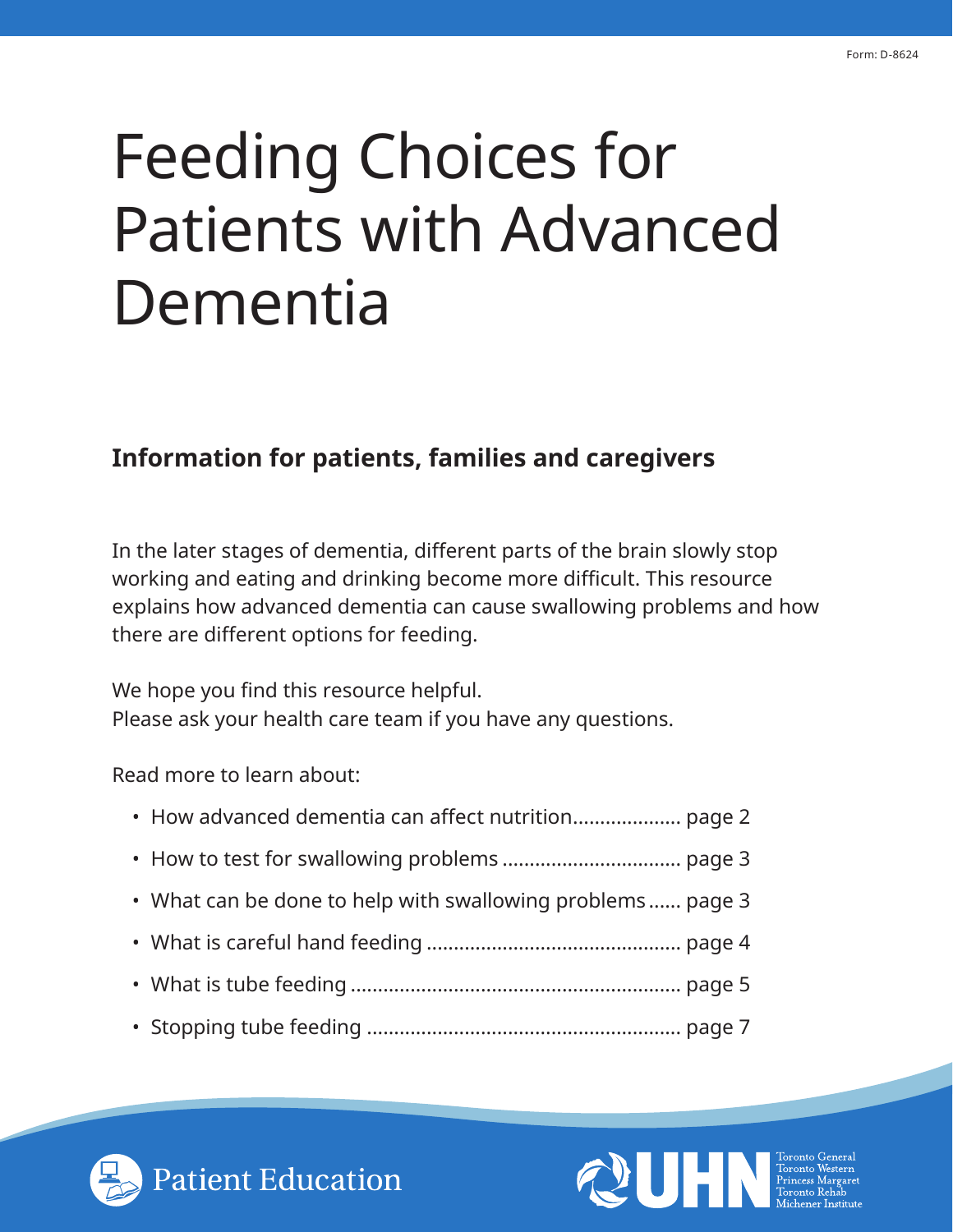## **Learning about dementia**

There are parts of the brain that control basic functions like chewing, swallowing, hunger, thirst and being awake.

In the later stages of dementia (advanced dementia), the parts of the brain controlling these basic functions will start to shut down.

## **How do I know if nutrition is affected by dementia?**

The health care team may start to look carefully at swallowing and nutrition if the patient:

- has less appetite
- is losing weight
- chokes or coughs when trying to eat or drink
- forgets how to use a straw
- has food or pills that stay in the mouth after a long time

At first, the nutrition problem may be fixed by:

- working with a dietitian to change the type of food being eaten at meal times
- providing more help with preparing and setting up meals
- providing more help during feeding
- having smaller, more frequent meals

Later on, the nutrition problem may be linked to swallowing problems or serious problems with the parts of the brain that control thirst or hunger.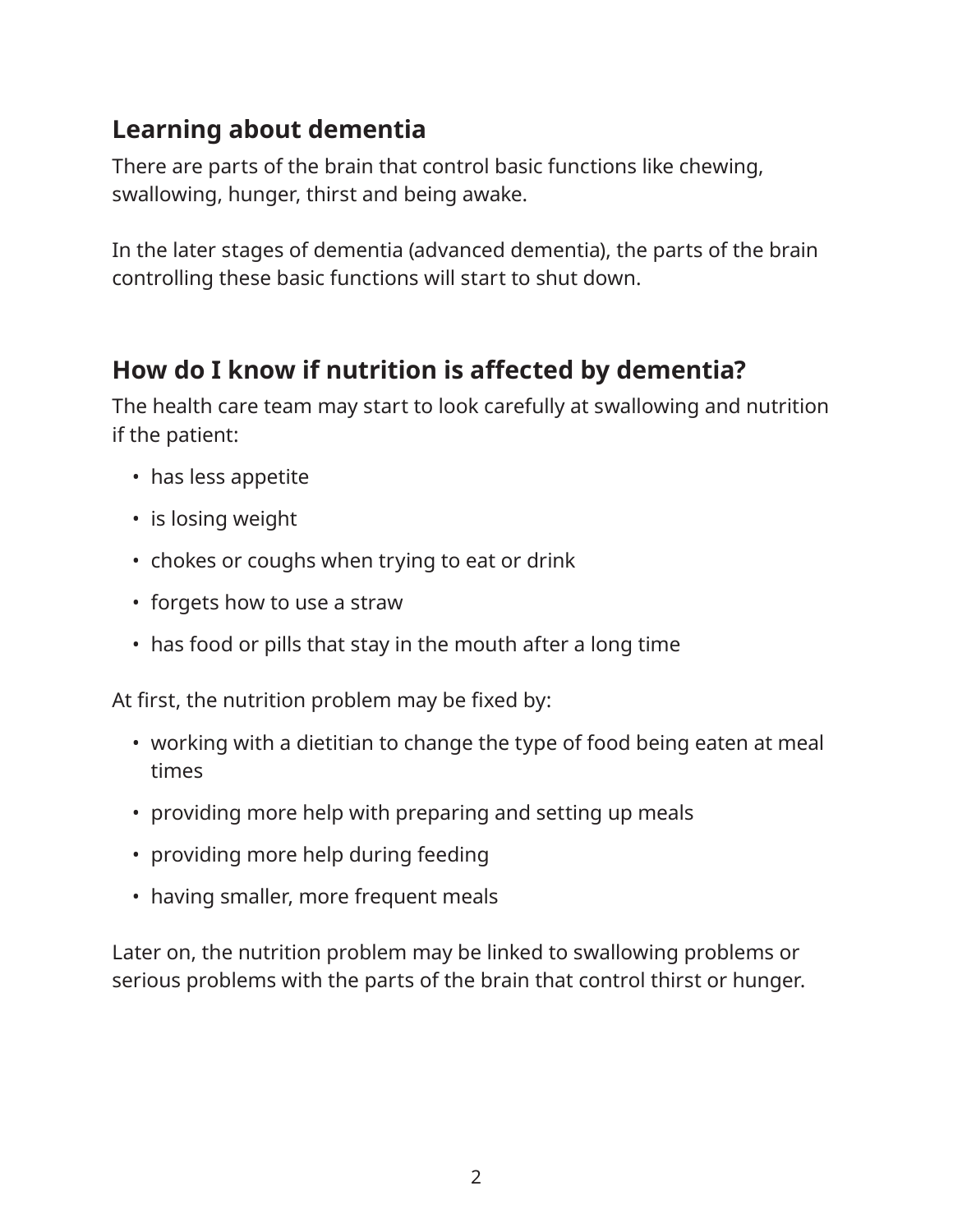## **How is swallowing tested?**

Swallowing includes all of the steps that happen between taking a sip of a drink or a bite of food and when it gets into the stomach. When food or drink goes down the wrong way into the voicebox or lungs, this is called **aspiration**.

A Speech Language Pathologist (SLP) does a swallowing test by looking at:

- **1. Swallowing safety** whether or not food or drink is going down the wrong way into the lungs
- **2. Swallowing enough** how quickly or easily a person is able to swallow different foods and liquids

Sometimes the test can be done in the patient's room. The SLP may suggest a second and more detailed test using an x-ray.

## **What can be done if food is going down the wrong way?**

There are ways to help patients who are aspirating:

- 1. Keep the body in a certain position during eating. For example:
	- sit with the back straight up (like in a chair)
	- keep the chin down close to the chest
- 2. Change food texture to **minced** or **pureed** foods.
- 3. Change drinks to thickened liquids that cannot leak as easily into the lungs. For example:
	- **• nectar thick** means the liquid is slightly thicker like a smoothie or milkshake
	- **• honey thick** means the liquid is thicker like thick honey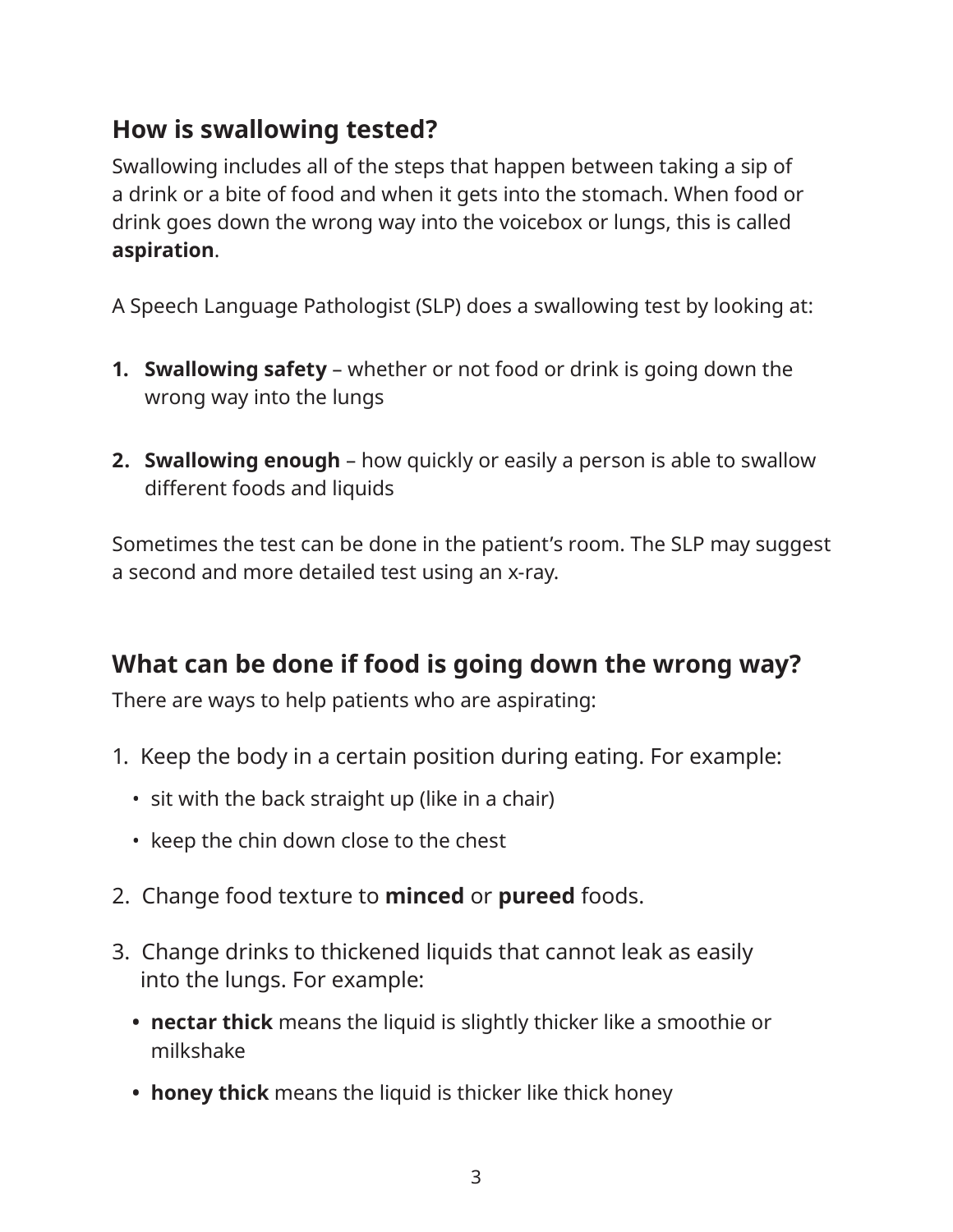# **What can be done if the swallowing problems lead to not eating or drinking enough?**

There are many ways to add protein and calories in a diet:

- Drink supplements, such as Boost® or Ensure®
- Add protein powders, such as Beneprotein<sup>®</sup>, to food or drinks
- Choose foods that are high in calories, fats and protein

## **What can be done if these things don't work?**

If trying ways to reduce aspiration and add calories don't work, the health care team may suggest:

- **• careful hand feeding**
- **• tube feeding** (also called "artificial nutrition")

## **What is careful hand feeding?**

Careful hand feeding means giving someone small amounts of food and drink when they are no longer able to feed themselves. Careful hand feeding can work as long as a person is comfortable and wants to be fed. Patients are never force fed food.

The health care team may suggest:

- sitting upright
- reducing distractions at mealtimes
- making sure the patient swallows a bite before giving the next bite

#### **Benefits**

- Patients can continue to taste and enjoy their favourite foods
- Patients can enjoy being around loved ones during mealtimes
- Better oral health and less pain from a dry mouth and throat
- No problems from inserting a feeding tube (see page 6 to learn more)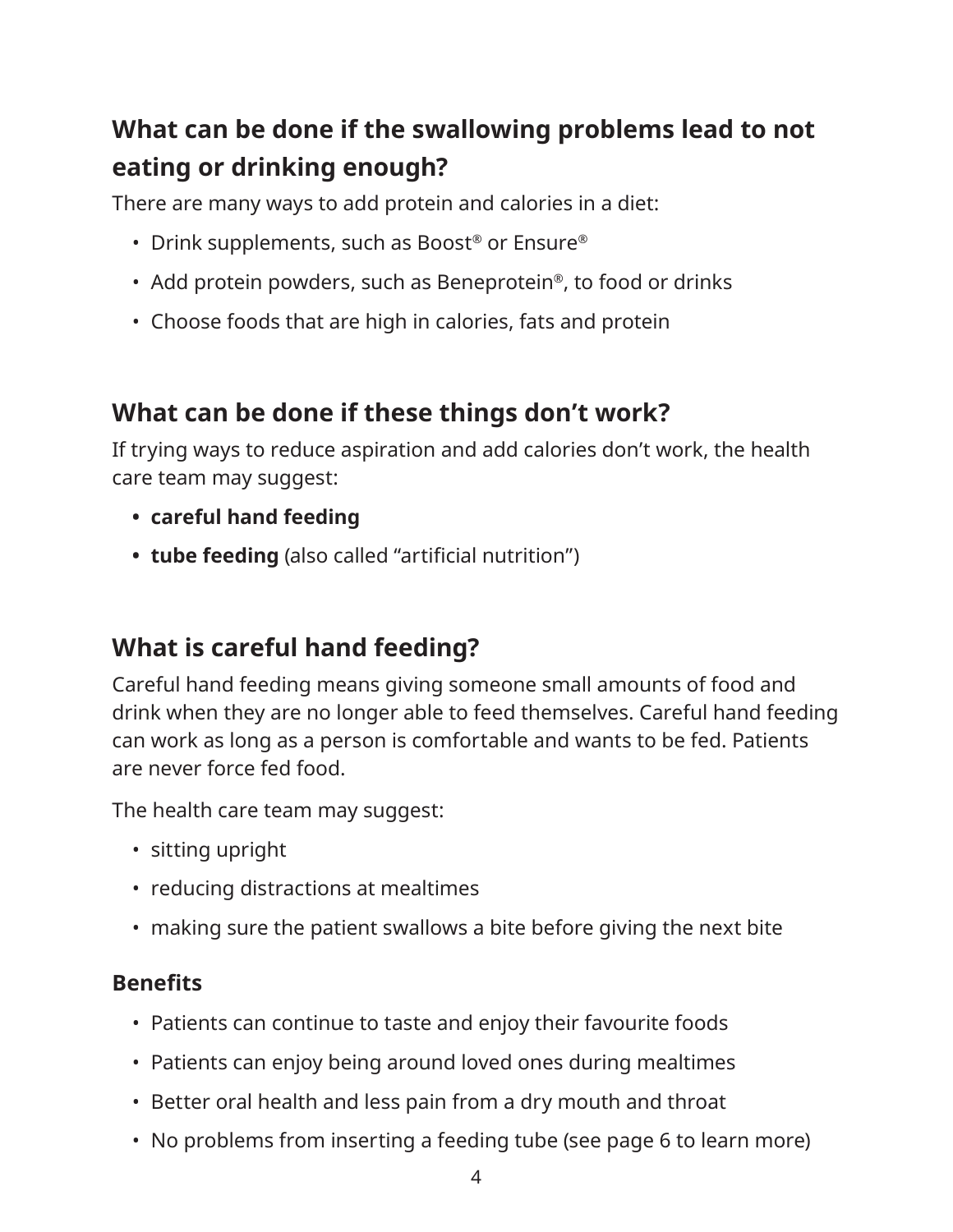#### **Possible problems**

- May raise the chances of food going down the wrong way (aspiration) that could lead to a lung infection called **aspiration pneumonia**
- Patients may have pain when breathing or coughing if something goes down the wrong way
- Patient may not eat enough by mouth
- It can take a long time for patients to finish a meal

## **What is tube feeding?**

Tube feeding is a way of giving food and fluid to a patient who cannot eat or drink enough on their own. Liquid food and fluid are put into the stomach through a tube.

If you and the health care team decide to use tube feeding, there are 2 types of tubes:

- 1. A nasogastric tube or "NG tube" is a thin plastic tube that goes into the nose, down the throat and into the stomach. NG tubes are only used for a short period of time, usually less than 6 weeks.
- 2. A gastrostomy tube or "G tube" is a plastic tube that is inserted during a short operation. The tube is put through the skin of the belly so that it enters right into the stomach. G tubes can be left in place for a long time.

Once an NG tube or G tube is in place, liquid food, fluids and medicine can be put into a container and attached to the tube. The liquid can then travel down the tube and into the stomach.

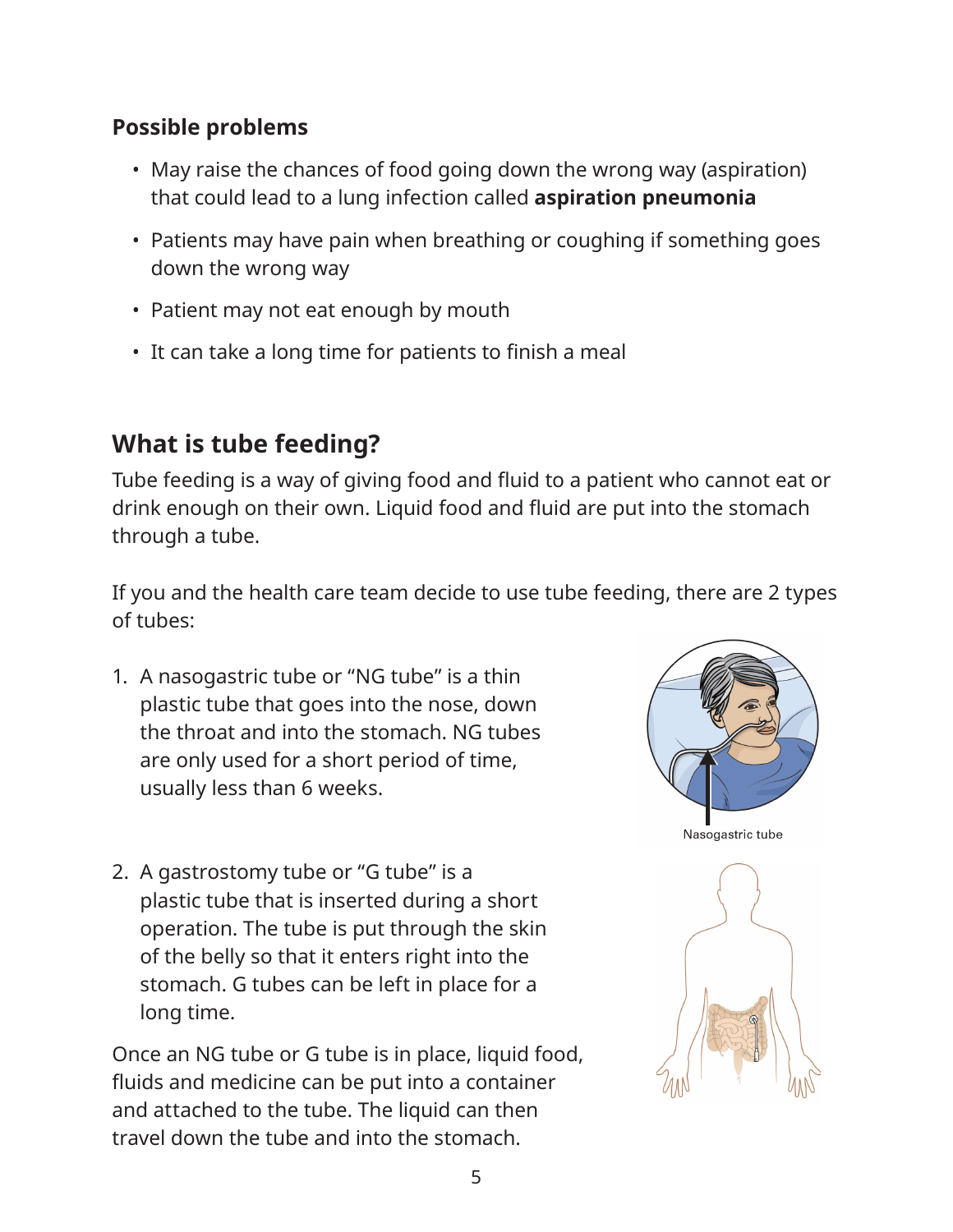#### **Benefits**

- May give a person enough calories if their stomach can absorb nutrition
- Takes less time to feed so there is more energy left for other activities
- Sends food directly to the stomach to help those who cannot swallow safely
- Medicines can also be given using the feeding tube

#### **Possible problems**

- Having the tube put in a patient's nose or stomach can be painful
- The tube may cause a patient to become agitated, which may need to be controlled with medicine or physical restraints
- The tube could get pulled out
- The site of the tube may become infected
- The tube could get blocked with food or medicine
- Tube feeding may cause stomach pains
- Tube feeding sometimes causes diarrhea
- Food from the tube can still get into the lungs and cause an infection, called aspiration pneumonia
- Tube feeding can make mealtimes less enjoyable
- Tubes need to be checked and maintained many times in a day

**Important:** Tube feeding does not necessarily improve the quality of life for someone with advanced dementia or help them to live longer. Careful hand feeding is at LEAST as good as tube feeding in terms of how long a person lives, the risk of aspiration pneumonia, a person's functional status and their comfort.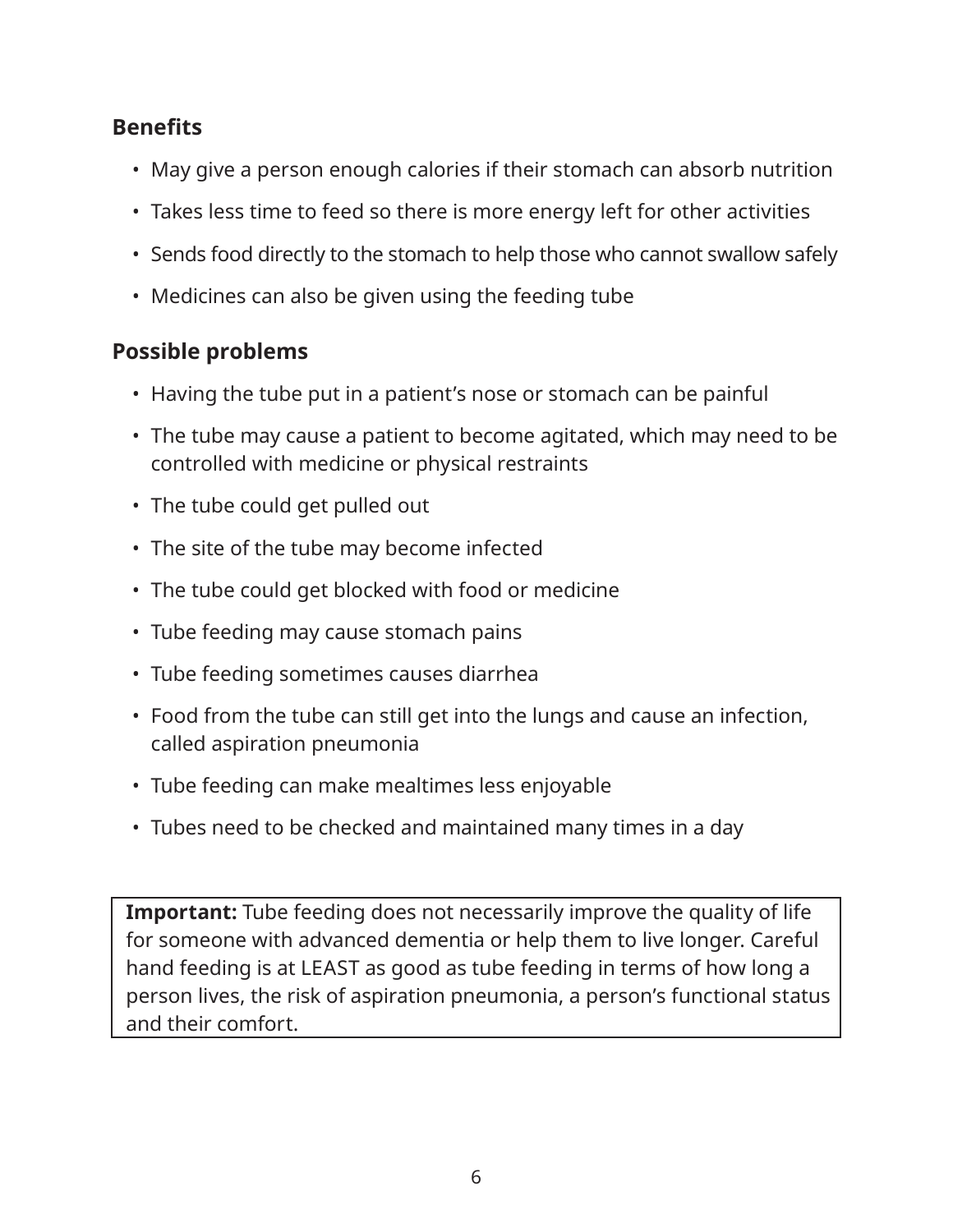## **Who decides which feeding option to use?**

After speaking with the health care team, the patient decides. The patient can only decide if they understand the risks and benefits of each choice. The patient's substitute decision-maker would choose the feeding option if the patient is unable make this decision.

The health care team wants to make sure you understand the risks and benefits of each option and the possible results of each option.

## **Can a patient decide to stop tube feeding?**

Feeding tubes can be removed when they are no longer needed or when they are causing more harm than good.

The health care team may talk about stopping tube feeding when:

- Tube feeding seems to be causing more pain than relief
- Tube feeding starts causing health problems
- Tube feeding has not improved the patient's health
- Tube feeding was started for a patient who was still enjoying some quality of life and their quality of life has gotten worse
- The patient receiving tube feeding or their substitute decision-maker would like to stop tube feeding for any reason

Some people may be worried that stopping tube feeding makes a person die sooner. **Stopping tube feeding is not done to make someone die sooner.**  Stopping tube feeding is recommended when tube feeding has become more harmful than helpful.